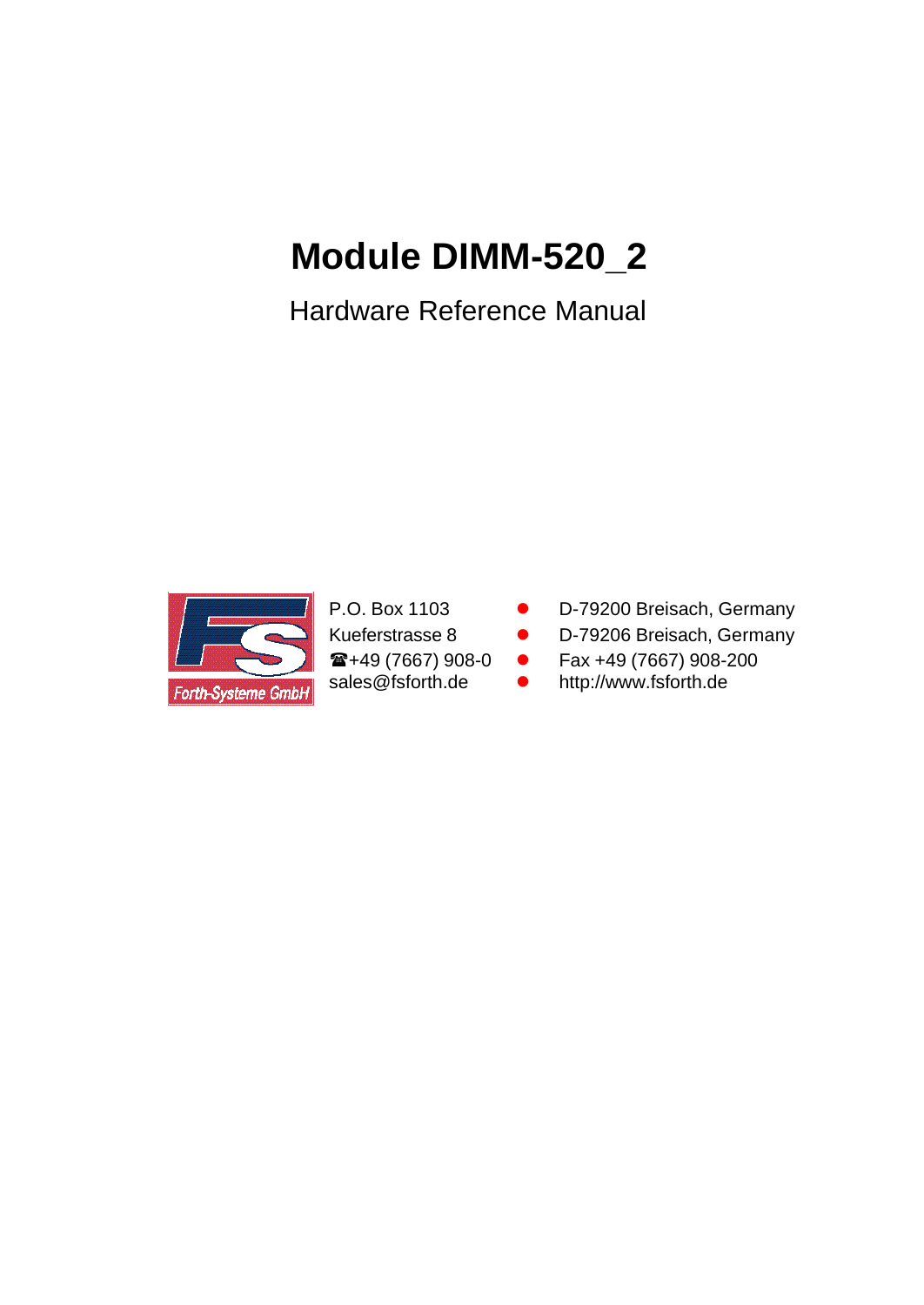Copyright 2002:

FS FORTH-SYSTEME GmbH Postfach 1103, D-79200 Breisach a. Rh., Germany

| Release of Document: | March 12, 2002       |
|----------------------|----------------------|
| Filename:            | ModuleDIMMc.doc      |
| Author:              | Hans-Peter Schneider |

All rights reserved. No part of this document may be copied or reproduced in any form or by any means without the prior written consent of FS FORTH-SYSTEME GmbH.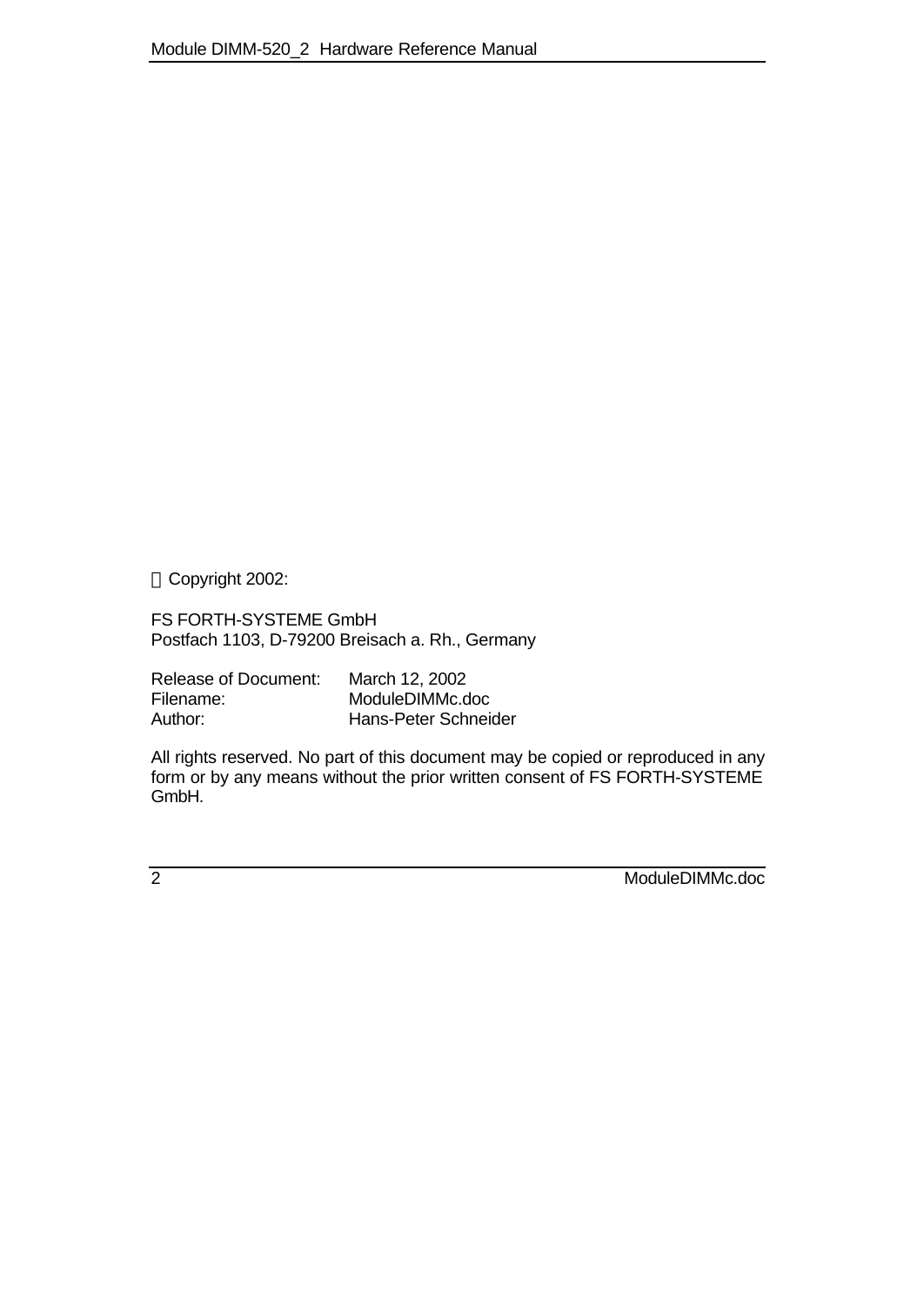## **Table of Contents**

| $2^{\circ}$ |                                                             |  |
|-------------|-------------------------------------------------------------|--|
|             | 3.5. 2 kByte EEPROM for BIOS and Applications on PIO30,31 7 |  |
|             |                                                             |  |
|             |                                                             |  |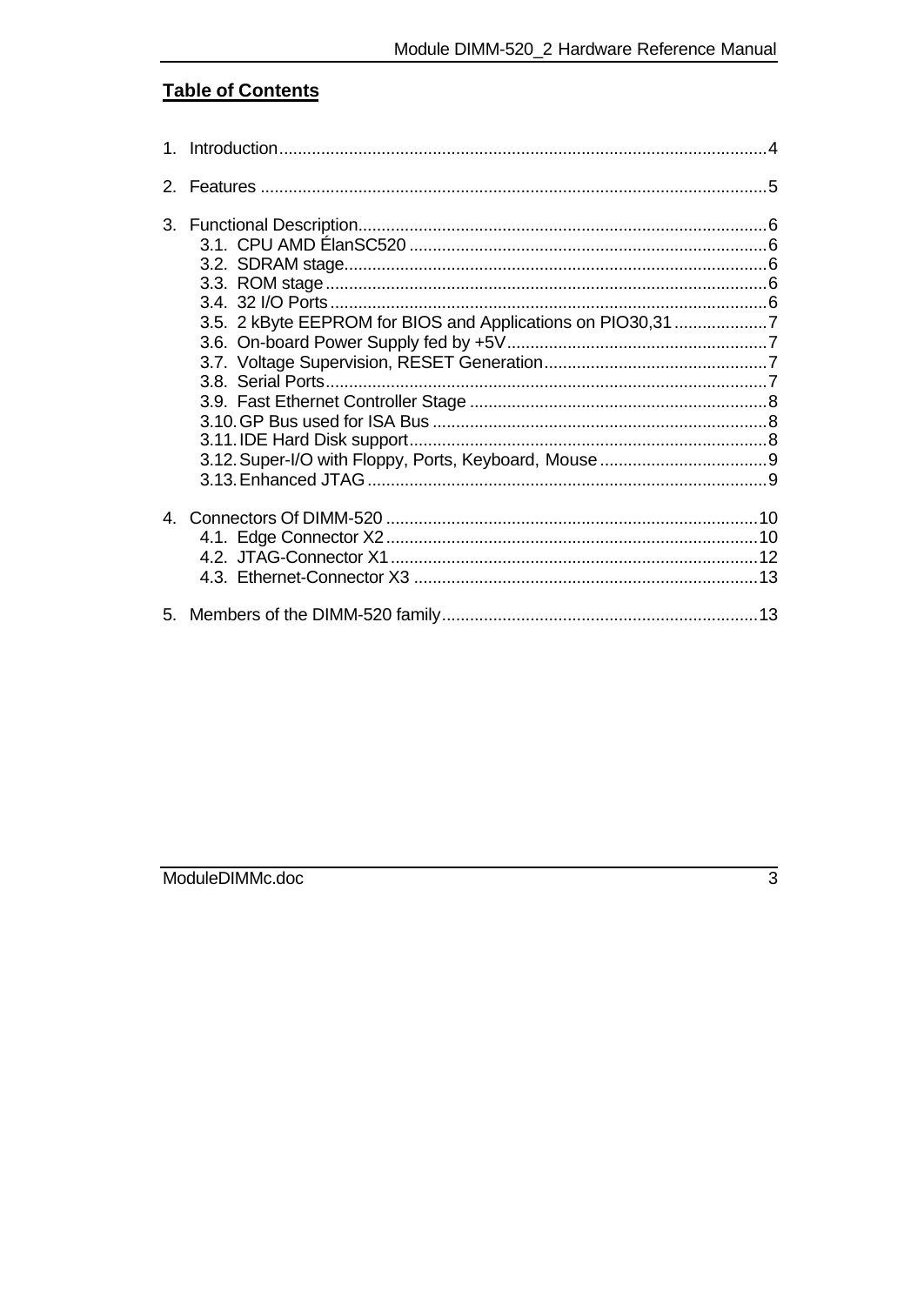#### **1. Introduction**

The module DIMM-520 with its integrated and optional peripherals, based on the 32 Bit AMD ÉlanSC520 microcontroller, is designed for medium to high performance applications in telecommunication, data communication and information appliances on the general embedded market. This module has been designed on the SO-DIMM standard. It can easily be plugged on customized boards.

The AMD ÉlanSC520 microcontroller combines a low voltage 586 CPU running on 133 MHz, including FPU (Floating Point Unit) with a set of integrated peripherals: 32 Bit PCI controller, SDRAM controller for up to 256 MByte, GP (General Purpose) bus with programmable timing and ROM/Flash controller. Enhanced PC compatible peripherals like DMA controller, two UARTs and battery buffered RTC and CMOS, watchdog and software timers make this device a very fast system for both real time and PC/AT compatible applications.

Insyde Software's Mobile BIOS is available which offers serial and parallel remote features (video, keyboard, floppy). Furthermore FS FORTH-SYSTEME has adapted Datalight Sockets (TCP/IP Stack), ROM-DOS and the Flash File System FlashFX to this environment.

The DIMM-520 offers the software engineer the possibility to reduce the time-tomarket phase even more. FS FORTH-SYSTEME added several features onboard as SDRAM (up to 64 MByte), PCI Fast Ethernet controller to facilitate networking and remote control. The enhanced JTAG port for low-cost debugging is supported. This allows instruction tracing during execution. A Strata-FLASH for booting and data is included on board. Hard disk is supported and a Super-I/O offers one parallel, two serial ports and controls floppy and keyboard. The internal serial ports are not connected.

FS FORTH-SYSTEME has adapted Windows CE 3.0 to this platform and offers drivers and support. With Ethernet debugging the software designer has powerful means for fast debugging his applications.

Due to the 16 MByte FLASH it is possible to realize larger, complete systems on this module like Linux, QNX or VxWorks.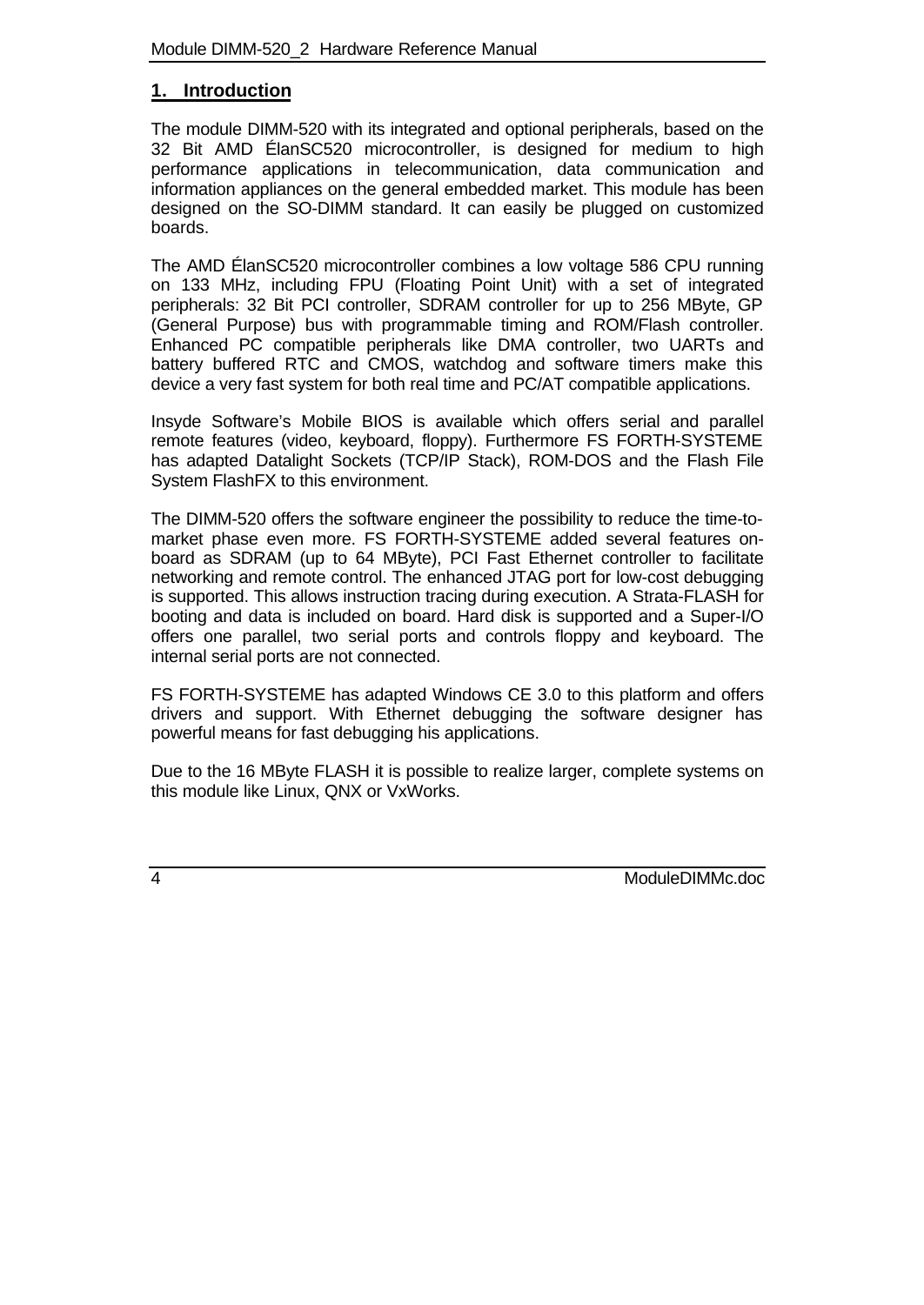#### **2. Features**

DIMM-520 is designed to be a member of the DIMM-PC $^{\circ}$  family. The features of the DIMM-520 are:

- **16 MByte STRATA-FLASH or 2 MByte AMD FLASH**
- **64 MByte or 16 MByte SDRAM**
- **Super-I/O FDC37B727 with 2 serial COM-Ports 1 parallel port and keyboard signals. Mouse signals are not connected.**
- **PCI Ethernet controller with EEPROM. Rx and Tx signals are provided on an additional connector X3.**
- **Enhanced JTAG port. On-board connector X1.**
- **BIOS for ÉlanSC520 by Insyde Software Inc. Including serial or parallel remote features (Video, Keyboard, Floppy).**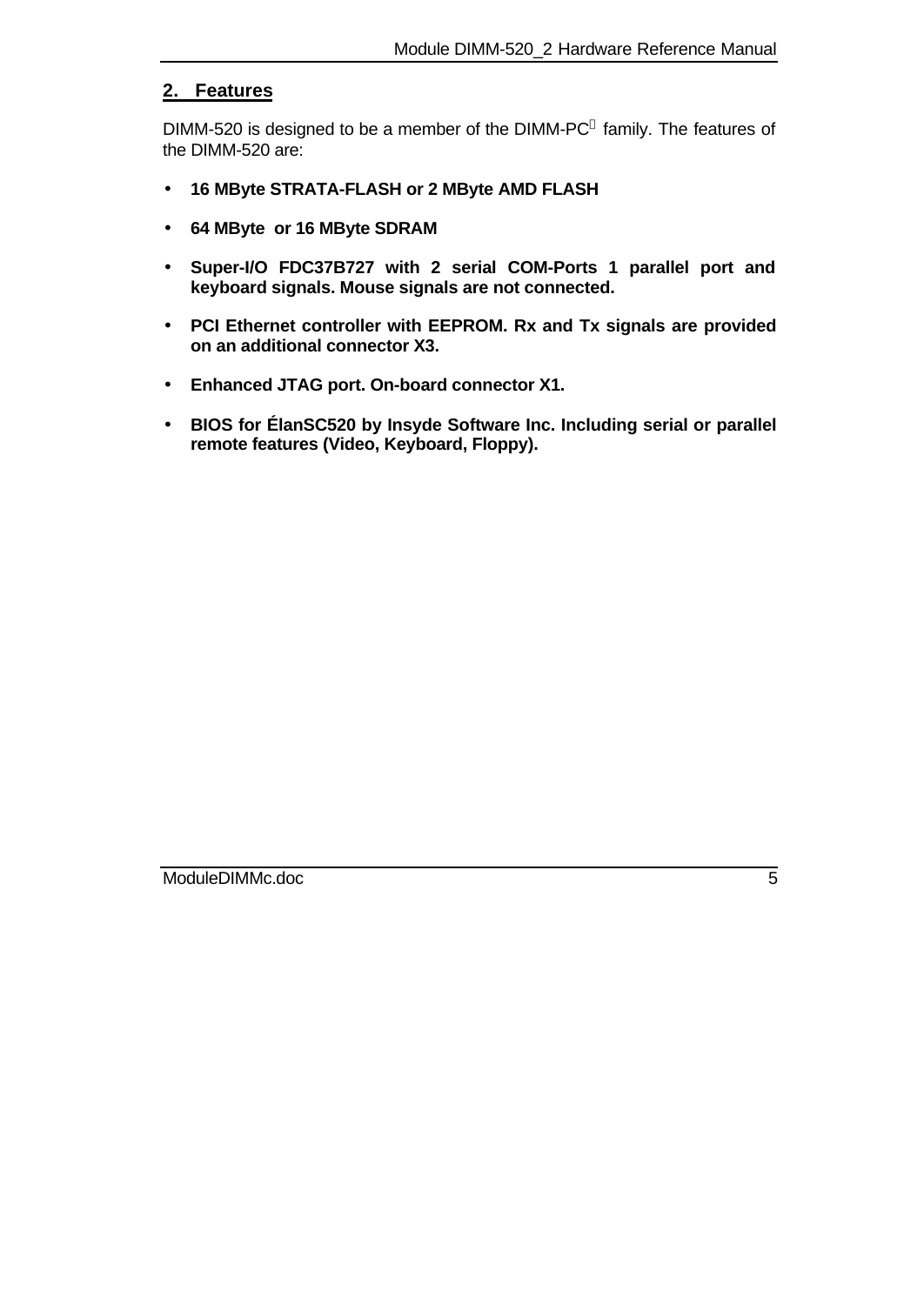#### **3. Functional Description**

#### **3.1. CPU AMD ÉlanSC520**

The CPU AMD ÉlanSC520 is powered with 2.5V (core and analog path) and 3.3V (all other voltages) except VRTC, which is powered with about 3V either from battery or from on-board 3.3V. This voltage is limited to 3.3V, the other 3.3V power planes have a limit of 3.6V.

The CPU is clocked with a 32.768 KHz quartz. An internal PLL derives from this frequency the RTC clock and DRAM refresh clock and the clocks for PC/AT compatible PIT (1.1882 MHz) and UARTs (18.432 MHz). All other stages (CPU, PCI, GP bus, GP DMA, ROM, SSI, timers) are fed from the second clock generator driven by a 33.33 MHz clock oscillator. SDRAM is clocked with 66.66 MHz.

#### **3.2. SDRAM stage**

The SDRAM (up to 64 MByte on-board) has its own DRAM bus containing memory addresses MA0..12, memory data MD0..31 and control signals for up to four banks. Due to small load no buffering of clocks and signals is necessary.

#### **3.3. ROM stage**

ROM or FLASH are driven by the general purpose address bus GPA0..25. It has three programmable chip selects with each up to 64 MByte range. The ROM Data bus is either the 32 bit general purpose bus GPD0..31 or the memory data bus MD0..31. Configuration pins decide, which bus at boot time is used. The bus size is selectable with 8, 16 or 32 bit. The DIMM-520 has a FLASH IC for up to 16 MByte 16 bit ROM or FLASH selected by BOOTCS# connected to MD0..16.

#### **3.4. 32 I/O Ports**

The ÉlanSC520 CPU has 32 I/O ports. They have alternate functions. Most of them are control signals for GP bus (PIO0..26) used as ISA-bus. PIO27 (GPCS0#) is used as a programmable external chip select and PIO28,29 are not connected. PIO30,31 are used to drive a serial parameter EEPROM on-board.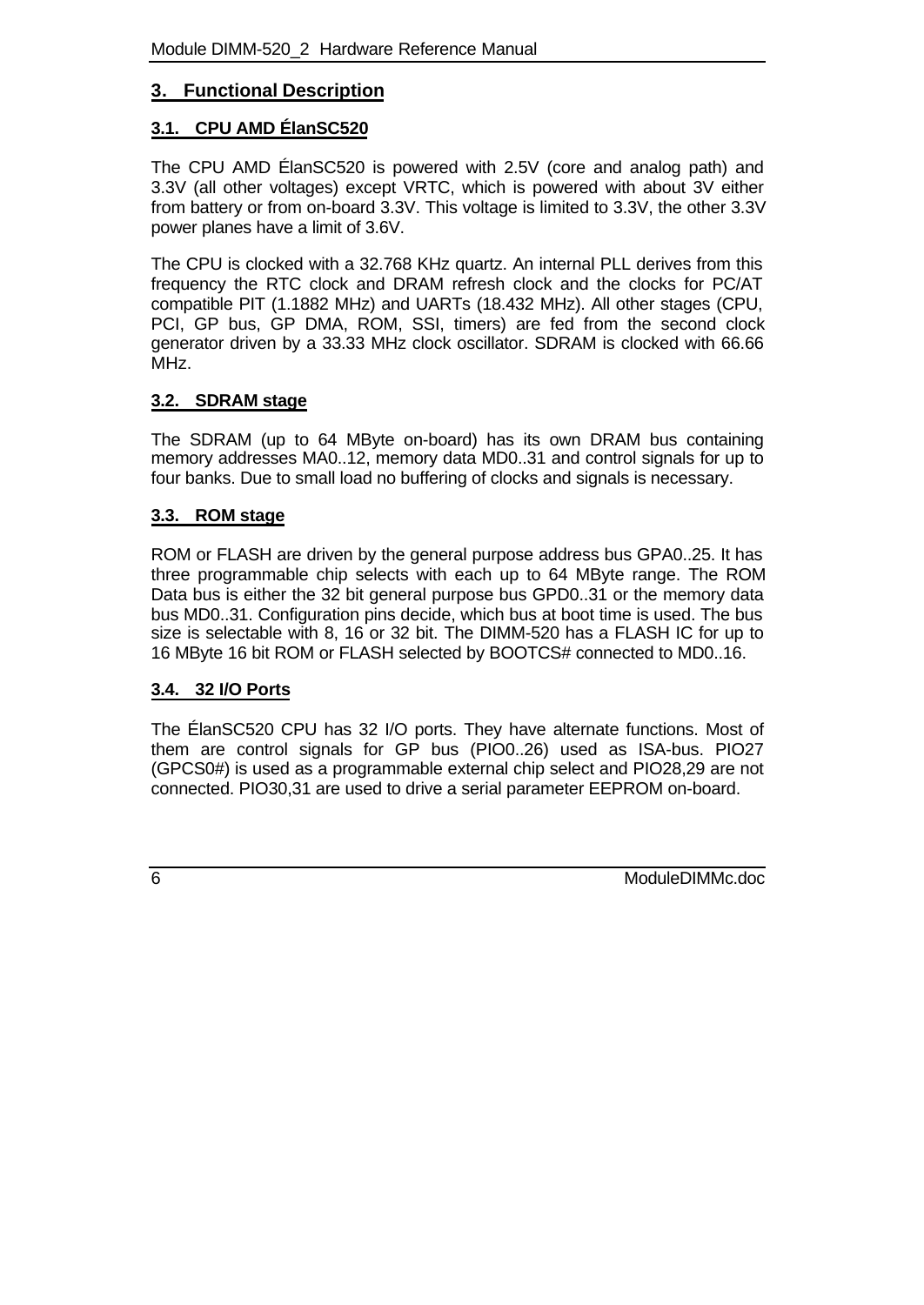#### **3.5. 2 kByte EEPROM for BIOS and Applications on PIO30,31**

An on-board serial EEPROM with 2 kByte and I²C bus is controlled by PIO30 (I2CDAT) and PIO31 (I2CCLK). 128 byte are used for non-volatile BIOS defaults, the remaining range may contain application specific data and parameters. The BIOS contains calls to read and write to this memory (see BIOS documentation).

#### **3.6. On-board Power Supply fed by +5V**

All voltages on-board are generated from +5V.

The switching regulator U9 generates +3.3V and +2.5V from +5V for all stages on the DIMM-520.

A battery buffers RTC in the CPU AMD ÉlanSC520. An external battery may be connected. Battery status is controlled by BBATSEN, which sets a power fail bit in a status register for RTC, if BBATSEN is low at power-up.

#### **3.7. Voltage Supervision, RESET Generation**

Three voltages are used on board: +2.5V, +3.3V and +5V. U9 controls +2.5 and +3.3V. 1RESET# or 2RESET# will become active low, if these voltages are out of tolerance. An external PGOOD is wired or-ed to U10. It can also be activated from extended JTAG signal SRESET# via X1. The wired OR of 1RESET# and 2RESET# control U10. Its output PWRGOOD is low (not active), if either the signals described above from U10 are low or +5V is out of tolerance. Typical length of PWRGOOD low is greater than 1 sec (minimum 790 msec).

#### **3.8. Serial Ports**

The AMD ÉlanSC520 CPU has two internal asynchronous ports and one synchronous serial port. None of these ports are used.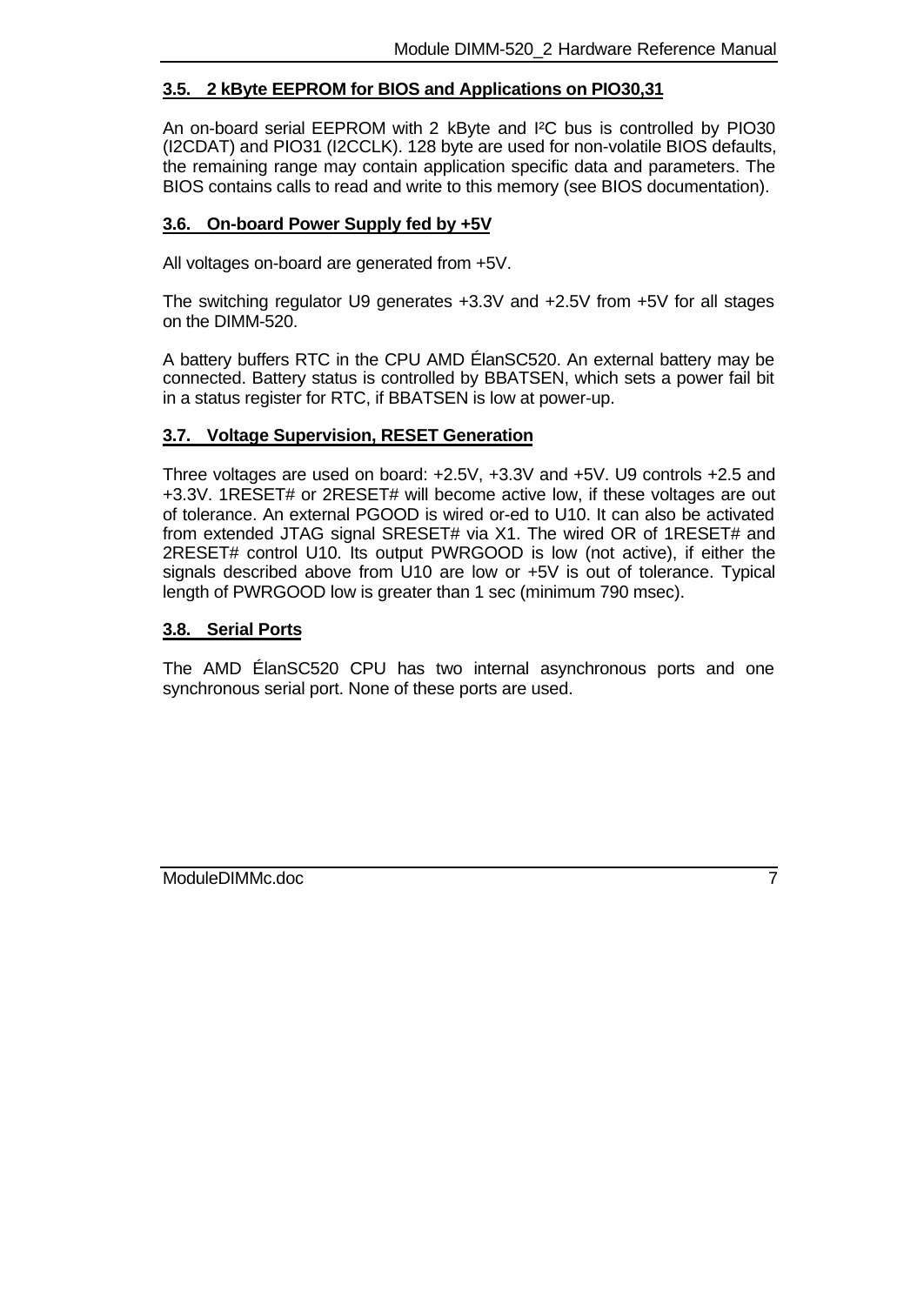#### **3.9. Fast Ethernet Controller Stage**

Connected to the PCI bus device 0 (REQ/GNT0#) of the Élan SC520 CPU, a Fast Ethernet Controller U7 supports 10/100Mbps transfer depending on driver software. X3 is a JST B5B-PH-SM3 5 pin connector. Parameters as physical address and magic packet mode are stored in a 64X16 bit Serial EEPROM controlled by U7. 2 status LEDs LE1, LE2 show the state of the Ethernet connection. For a more detailed hardware and software description see Intel 82559ER manual.

#### **3.10. GP Bus used for ISA Bus**

The AMD ÉlanSC520 CPU contains an 8/16bit General Purpose Bus (GP bus) with 26 address lines (GPA0..25), 16 data lines (GPD0..15) and different control lines using PIO ports in their alternate GP bus function. Its timing is programmable for speeds up to 33MHz. This bus is to emulate a 16 bit ISA bus (PC/104) running with 8 MHz. ISA bus signal are connected without buffers directly to the lines of the CPU due to the 5V tolerance of the 3.3V signals.

8 bit signals SMEMRD# and SMEMWR# (active only at addresses beyond 1 MByte) are not supported (GPMEM\_RD# and GPMEM\_WR# used).

The AMD ÉlanSC520 CPU has only 4 DMA channels on GP bus. DMA channel 2 is used for Super-I/O (U2). All four channels are connected to edge connector X2.

Not supported ISA bus signals: 0WS#, IOCHK#, IRQ15, REFRESH#, 8MHz and 14.318 MHz clocks, MASTER#.

SMISW# is not supported on DIM-520.

#### **3.11. IDE Hard Disk support**

IDE signals are derived from GP bus signals without buffers for the data signals IDED0..15. IDECS0,1 are hard wired to GPCS6,7.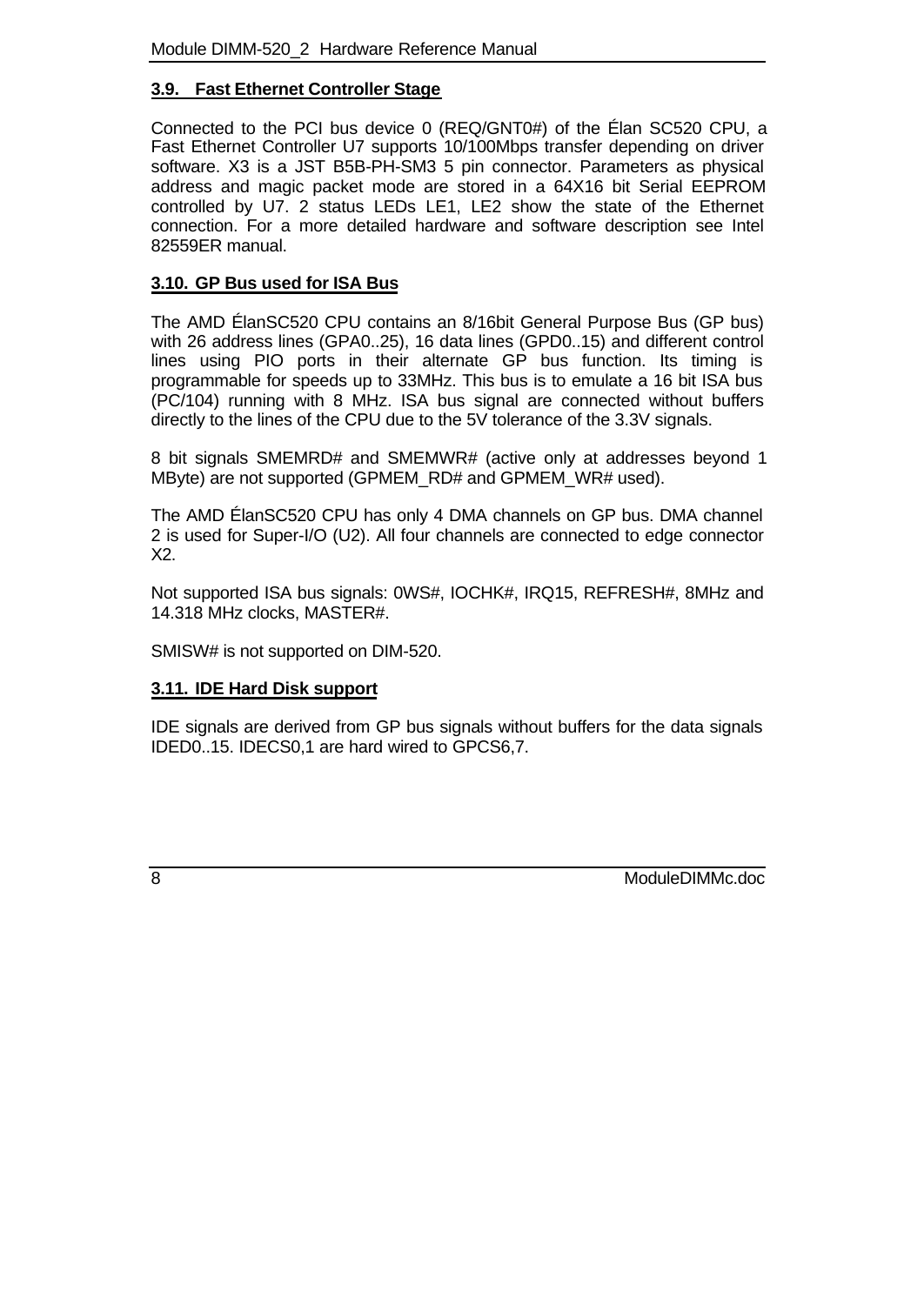#### **3.12. Super-I/O with Floppy, Ports, Keyboard, Mouse**

Connected to the GP bus running as ISA bus the Super I/O U2 provides two serial ports, a parallel port, floppy and PS/2 keyboard.

The two serial ports support baud rates up to 460 800 baud. They support both all 8 PC/AT compatible signals. All signal are connected to X2.

The parallel port signals are connected to X2.

A detailed description of the Super I/O hardware and registers see FDC37B727 datasheet (37b72x.pdf).

#### **3.13. Enhanced JTAG**

The DIMM-520 has one JTAG connector on-board. X1 is a 20-pin JTAG connector wired with U1 (CPU). The standard JTAG supports TMS, TCK, TRST#, TDI and TDO.

X1 supports ÉlanSC520 CPU with enhanced JTAG functionality. Besides the above mentioned signals this JTAG supports SRESET#, CMDACK, BR/TC, TRIG/TRACE and STOP/TX signals.

For a detailed description see AMD ÉlanSC520 manuals.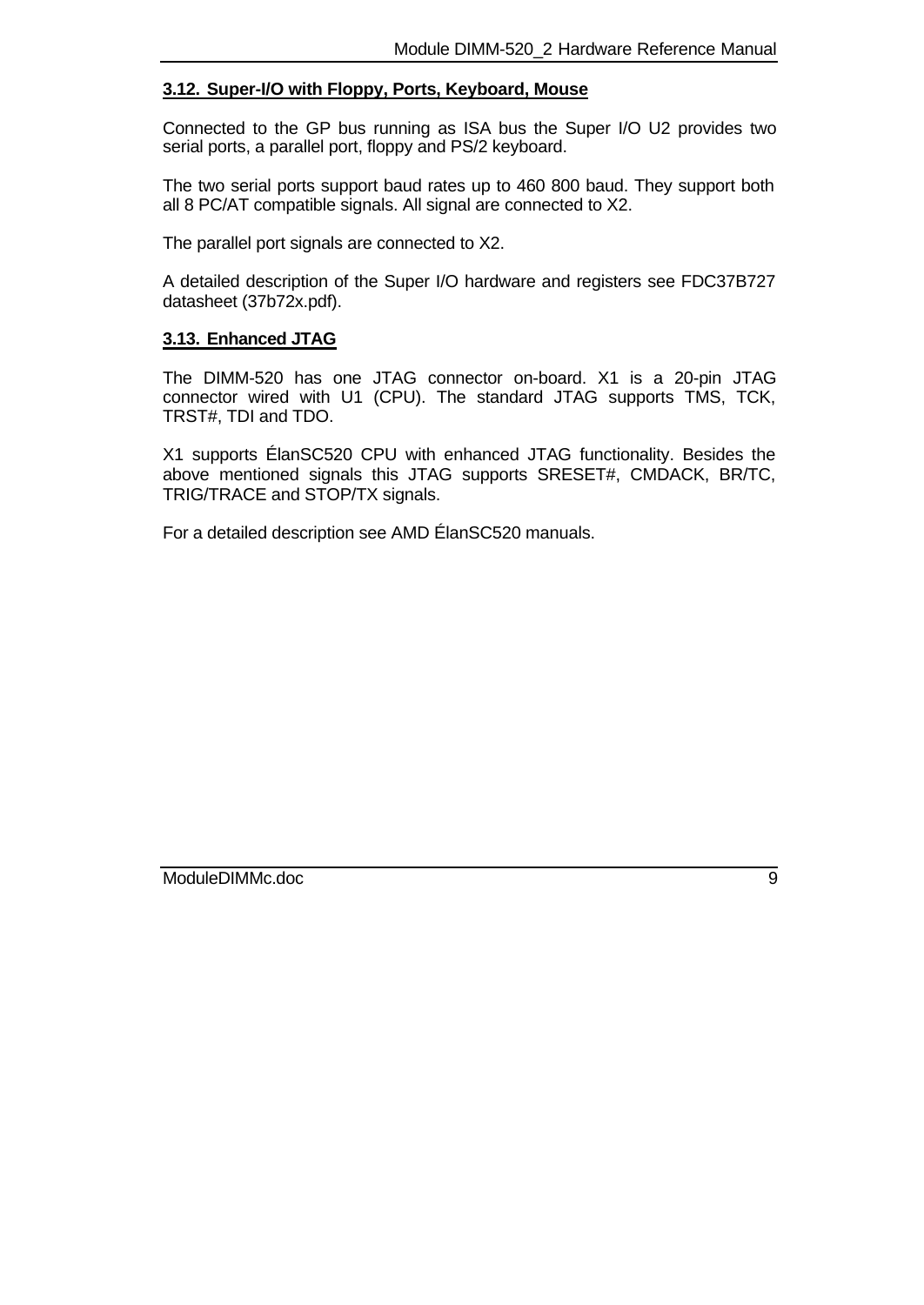## **4. Connectors Of DIMM-520**

## **4.1. Edge Connector X2**

| Pin            | <b>Function</b>  | <b>VO</b>        | <b>PU/PD</b>     | Pin            | <b>Function</b>   | <b>VO</b>      | <b>PU/PD</b>             |
|----------------|------------------|------------------|------------------|----------------|-------------------|----------------|--------------------------|
| $\mathbf{1}$   | reserved IOCHK#  | L                | nc               | 2              | <b>GND</b>        | P              |                          |
| 3              | <b>GPRESET</b>   | O                |                  | $\overline{4}$ | IDECS0#           | $\circ$        |                          |
| 5              | GPD7             | $\mathsf{IO}$    |                  | 6              | $VCC$ (+5V)       | $\overline{P}$ |                          |
| $\overline{7}$ | GPD6             | I/O              |                  | 8              | IDECS1#           | O              |                          |
| 9              | IRQ9             | L                |                  | 10             | not connected     |                |                          |
| 11             | GPD <sub>5</sub> | $\overline{1/O}$ |                  | 12             | not connected     |                |                          |
| 13             | GPD4             | I/O              |                  | 14             | DTR <sub>2#</sub> | O              | $\overline{\phantom{0}}$ |
| 15             | DRQ <sub>2</sub> | L                |                  | 16             | RIN2#             | L              | -                        |
| 17             | GPD3             | 1/O              |                  | 18             | TXD <sub>2</sub>  | O              | $\overline{\phantom{a}}$ |
| 19             | GPD <sub>2</sub> | 1/O              |                  | 20             | CTS2#             | T              |                          |
| 21             | GPMEM_CS16#      | L                | PU <sub>1k</sub> | 22             | RXD <sub>2</sub>  | I              | $\overline{\phantom{0}}$ |
| 23             | GPD1             | 1/O              |                  | 24             | RTS2#             | O              | $\overline{\phantom{0}}$ |
| 25             | reserved 0WS#    | I                | PU <sub>1k</sub> | 26             | DCD <sub>2#</sub> | I              | ä,                       |
| 27             | GPIO_CS16#       | L                | PU <sub>1k</sub> | 28             | <b>GND</b>        | P              |                          |
| 29             | GPD <sub>0</sub> | I/O              |                  | 30             | DSR <sub>2#</sub> | I              |                          |
| 31             | GPBHE#           | O                |                  | 32             | FDHDSEL#          | O              |                          |
| 33             | <b>GPRDY</b>     | L                | <b>PU3 4k7</b>   | 34             | FDRDATA#          | L              | <b>PU 1k5</b>            |
| 35             | IRQ10            | I                |                  | 36             | FDWRPRT#          | ı              | <b>PU 1k5</b>            |
| 37             | <b>GPAEN</b>     | O                |                  | 38             | FDTRK0#           | T              | <b>PU 1k5</b>            |
| 39             | GPMEM_WR#        | O                |                  | 40             | FDWGATE#          | O              |                          |
| 41             | IRQ11            | L                | <b>PU3 10k</b>   | 42             | FDWDATA#          | O              |                          |
| 43             | GPA19            | O                |                  | 44             | FDSTEP#           | O              |                          |
| 45             | GPMEM_RD#        | O                |                  | 46             | FDDIR#            | O              |                          |
| 47             | IRQ12            | I                |                  | 48             | FDMTR0#           | O              | <b>PU 1k5</b>            |
| 49             | GPA18            | O                |                  | 50             | FDDSKCHG#         | T              | <b>PU 1k5</b>            |
| 51             | GPIOWR#          | O                |                  | 52             | FDDS0#            | O              | <b>PU 1k5</b>            |
| 53             | reserved IRQ15   | L                | nc               | 54             | FDCIDX#           | T              | <b>PU 1k5</b>            |
| 55             | GPA17            | O                |                  | 56             | not connected     |                |                          |
| 57             | GPIORD#          | O                |                  | 58             | <b>GND</b>        | P              | $\overline{\phantom{a}}$ |
| 59             | IRQ14            | L                |                  | 60             | GPA16             | $\circ$        |                          |
| 61             | DACK0#           | O                |                  | 62             | <b>GND</b>        | P              |                          |
| 63             | GPA15            | O                |                  | 64             | not connected     |                |                          |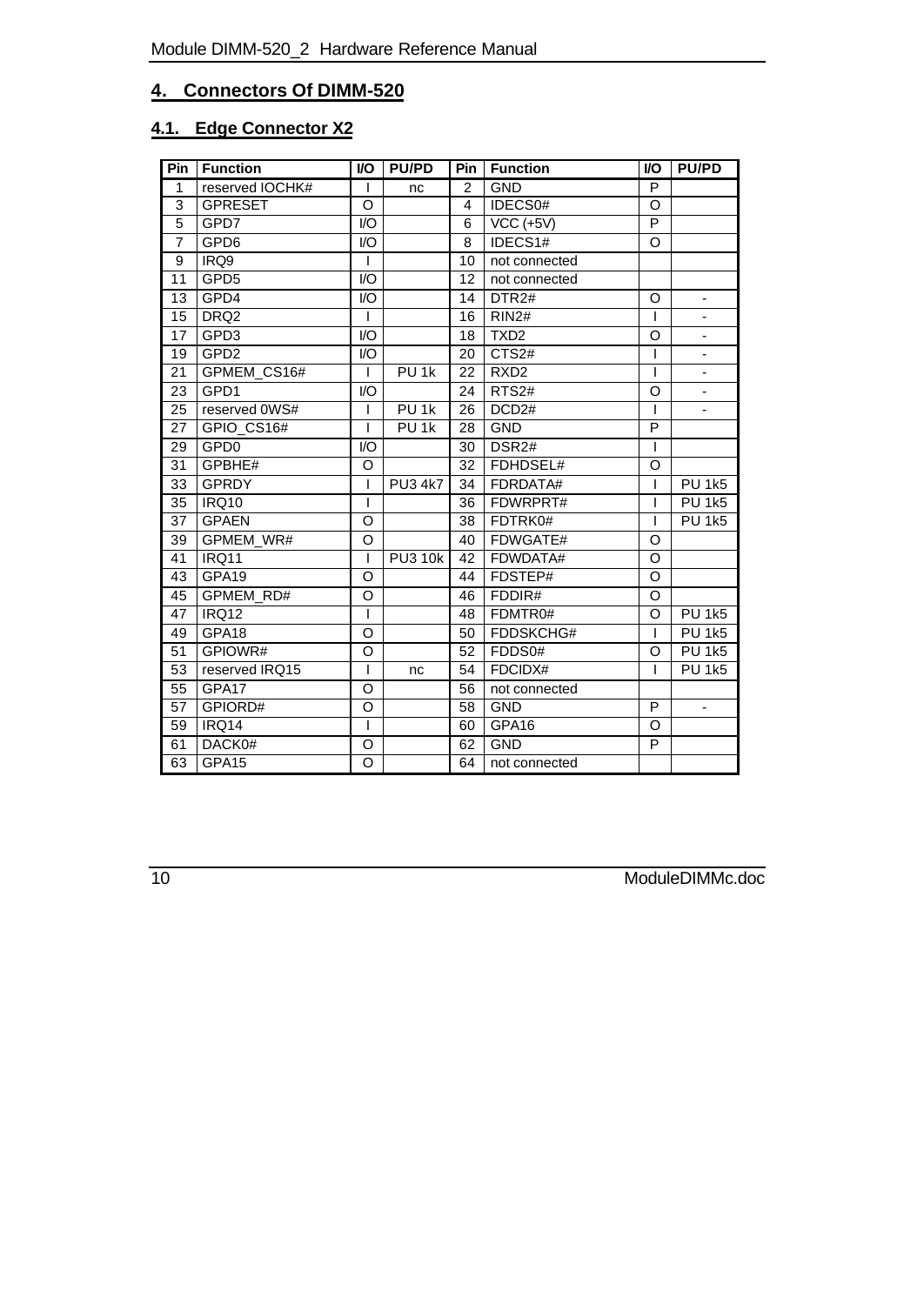| Pin | <b>Function</b>    | <b>VO</b>               | <b>PU/PD</b>   | Pin | <b>Function</b>   | <b>VO</b>        | <b>PU/PD</b>             |
|-----|--------------------|-------------------------|----------------|-----|-------------------|------------------|--------------------------|
| 65  | DRQ0               | Ш                       |                | 66  | $VCC$ (+5V)       | P                | $\overline{\phantom{0}}$ |
| 67  | GPA14              | O                       |                | 68  | ACTLED#           |                  |                          |
| 69  | DACK5#             | O                       |                | 70  | LILED#            |                  |                          |
| 71  | GPA <sub>13</sub>  | O                       |                | 72  | I2CDAT            | $U$              | <b>PU 4k7</b>            |
| 73  | DRQ5               | I                       |                | 74  | <b>I2CCLK</b>     | O                | <b>PU 4k7</b>            |
| 75  | GPA12              | $\circ$                 |                | 76  | GPCS0#            | O                |                          |
| 77  | reserved REFRESH#  | $\Omega$                | <b>PU 10k</b>  | 78  | DCD1#             |                  |                          |
| 79  | GPD8               | I/O                     |                | 80  | DSR1#             |                  |                          |
| 81  | GPA11              | O                       |                | 82  | RXD1              | I                |                          |
| 83  | reserved 8MHz (nc) | $\Omega$                | $\blacksquare$ | 84  | RTS1#             | $\circ$          | PD <sub>1k</sub>         |
| 85  | GPD9               | I/O                     |                | 86  | TXD1              | O                |                          |
| 87  | GPA10              | $\circ$                 |                | 88  | CTS1#             |                  |                          |
| 89  | IRQ7               | I                       |                | 90  | <b>GND</b>        | P                |                          |
| 91  | GPD10              | I/O                     |                | 92  | DTR <sub>1#</sub> | O                |                          |
| 93  | GPA9               | O                       |                | 94  | <b>RIN1#</b>      | T                |                          |
| 95  | IRQ <sub>6</sub>   | ı                       |                | 96  | STB#              | O                |                          |
| 97  | GPD11              | I/O                     |                | 98  | $\overline{AF}D#$ | O                |                          |
| 99  | GPA8               | O                       |                | 100 | PD0               | $\overline{1/O}$ |                          |
| 101 | IRQ5               | T                       |                | 102 | ERR#              | I                |                          |
| 103 | GPD12              | I/O                     |                | 104 | PD <sub>1</sub>   | 1/O              |                          |
| 105 | GPA7               | O                       |                |     | 106 INIT#         | O                |                          |
| 107 | IRQ4               | T                       |                | 108 | PD <sub>2</sub>   | I/O              |                          |
| 109 | DACK7#             | O                       |                |     | 110 SLIN#         |                  |                          |
| 111 | DRQ7               |                         |                | 112 | P <sub>D</sub> 3  | I/O              |                          |
| 113 | IRQ3               | ı                       |                | 114 | PD <sub>4</sub>   | I/O              |                          |
| 115 | GPA6               | $\Omega$                |                | 116 | PD <sub>5</sub>   | I/O              |                          |
| 117 | GPD <sub>13</sub>  | $\mathsf{I}/\mathsf{O}$ |                | 118 | PD <sub>6</sub>   | $l/O$            |                          |
| 119 | DACK2#             | O                       |                | 120 | PD <sub>7</sub>   | $\mathsf{IO}$    |                          |
| 121 | GPA5               | O                       |                | 122 | ACK#              | $\circ$          |                          |
| 123 | GPD14              | 1/O                     |                | 124 | BUSY#             |                  |                          |
| 125 | <b>GPTC</b>        | O                       |                | 126 | $\overline{PE}$   | ı                |                          |
| 127 | GPA4               | O                       |                |     | $128$ SLCT#       | I                |                          |

ModuleDIMMc.doc 11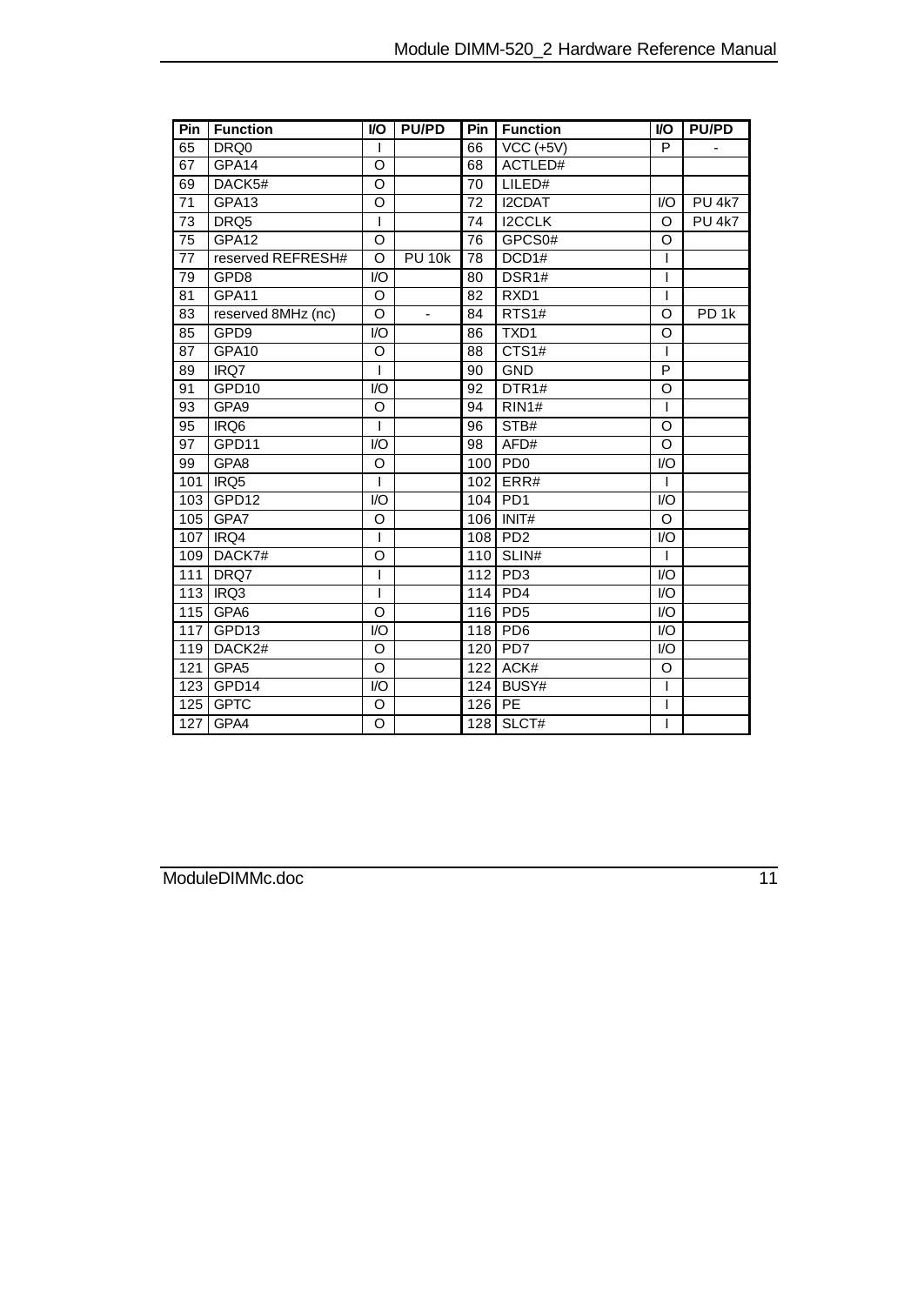| Pin | <b>Function</b>  | VO  | <b>PU/PD</b>  | Pin              | <b>Function</b> | <b>VO</b> | <b>PU/PD</b>   |
|-----|------------------|-----|---------------|------------------|-----------------|-----------|----------------|
| 129 | GPD15            | I/O |               | 130 l            | <b>KBDAT</b>    | OC.       | <b>PU3 10k</b> |
| 131 | <b>GPALE</b>     | Ο   |               | 132 <sub>1</sub> | <b>KBCLK</b>    | OC.       | <b>PU3 10k</b> |
| 133 | GPA3             | O   |               | 134 l            | <b>SPEAKER</b>  | O         |                |
| 135 | reserved MASTER# |     | <b>PU 10k</b> | 136 I            | <b>PGOOD</b>    |           |                |
| 137 | GPA <sub>2</sub> | O   |               | 138 I            | not connected   |           |                |
| 139 | GPA1             | O   |               | 140 l            | $VCC$ (+5V)     | P         |                |
| 141 | OSC14.318        | O   |               | 1421             | <b>VBAT</b>     | P         |                |
| 143 | GPA <sub>0</sub> | O   |               | 144              | <b>GND</b>      | P         |                |

| ОC | = Open Collector |
|----|------------------|
| PD | $-$ Pull Down    |

| гυ | $=$ Full DOWL                                                  |
|----|----------------------------------------------------------------|
|    | $PD$ CPU = Pull Down internal to CPU, see ÉlanSC520 data sheet |

 $PU =$  Pull Up (to 5V)

PU3  $=$  Pull Up to 3.3V

PU CPU = Pull Up internal to CPU, see ÉlanSC520 data sheet

 $P = Power Pin$ 

## **4.2. JTAG-Connector X1**

| Pin            | <b>Function</b> | <b>VO</b> | Pin | <b>Function</b>     | <b>VO</b> |
|----------------|-----------------|-----------|-----|---------------------|-----------|
|                | <b>GND</b>      | Power     | 2   | VCC (+3.3V)         | Power     |
| 3              | <b>TCK</b>      |           | 4   | <b>GND</b>          | Power     |
| 5              | <b>TMS</b>      |           | 6   | <b>GND</b>          | Power     |
| $\overline{7}$ | <b>TDI</b>      |           | 8   | <b>GND</b>          | Power     |
| 9              | <b>TDO</b>      | Ω         | 10  | <b>GND</b>          | Power     |
| 11             | TRST#           |           | 12  | <b>GND</b>          | Power     |
| 13             | SRESET#         |           | 14  | <b>GND</b>          | Power     |
| 15             | <b>CMDACK</b>   | Ω         | 16  | <b>GND</b>          | Power     |
| 17             | <b>BR/TC</b>    |           | 18  | <b>TRIG/TRACE</b>   | $\circ$   |
| 19             | STOP/TX         | Ω         | 20  | not connected (key) |           |